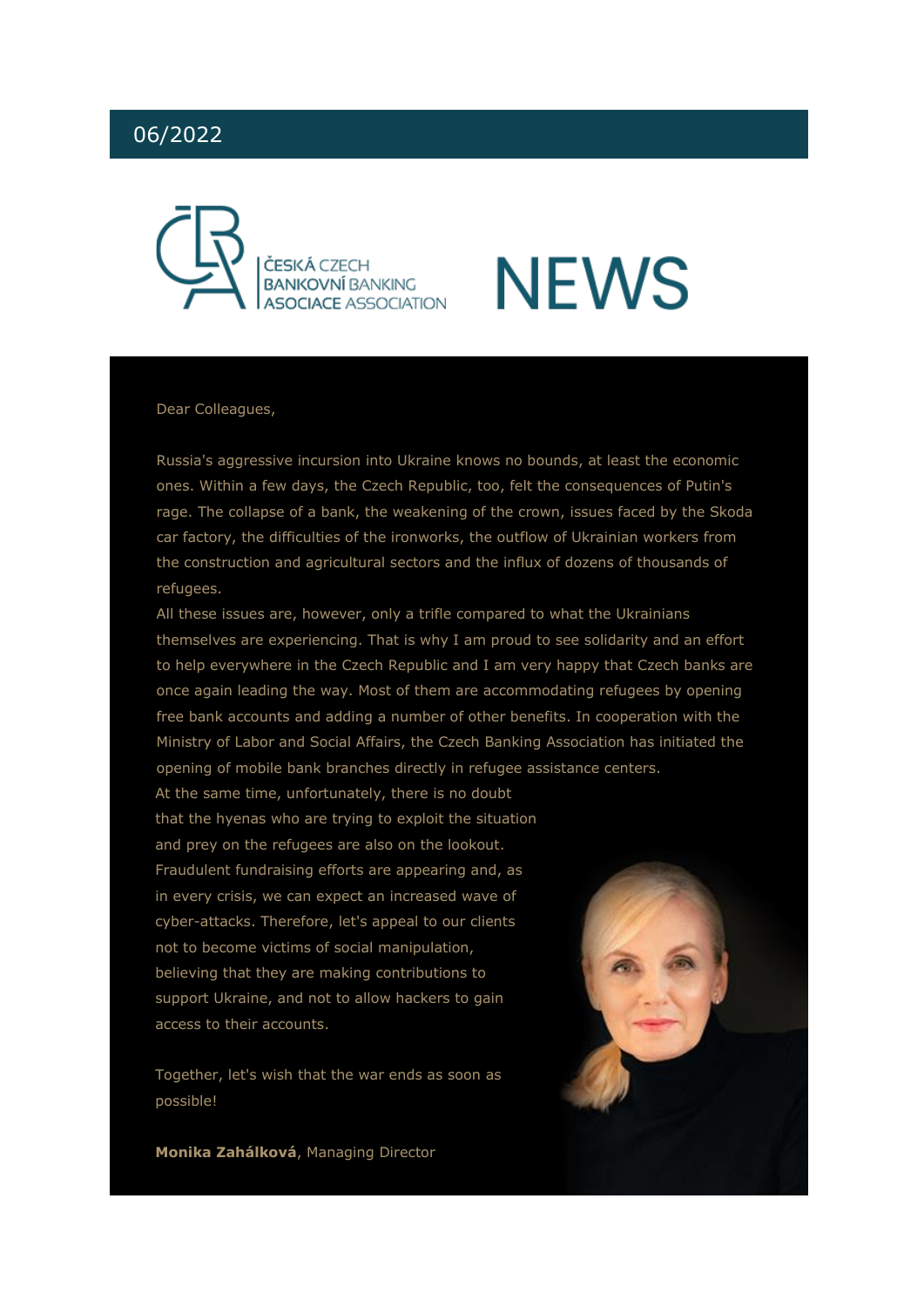

#### **Mobile banks are helping Ukrainians with accounts**



The Ministry of Labor and Social Affairs and the Czech Banking Association have organized an initiative thanks to which Ukrainian refugees can open free accounts at assistance centers in Prague and in Ostrava. Seven banks have opened their mobile branches there, while two others offer accounts directly at their branches. Gradually, mobile branches will be available in assistance centers also in other cities.

In accordance with a decision taken by the Government, refugees from Ukraine can apply to employment offices for an exceptional material assistance benefit to help them provide for their basic needs. The one-off benefit amounts to CZK 2,490 for adults, i.e., the subsistence minimum. Children receive their subsistence minimum from CZK 1,970 to CZK 2,770, depending on their age. Refugees can receive the first benefit in cash, but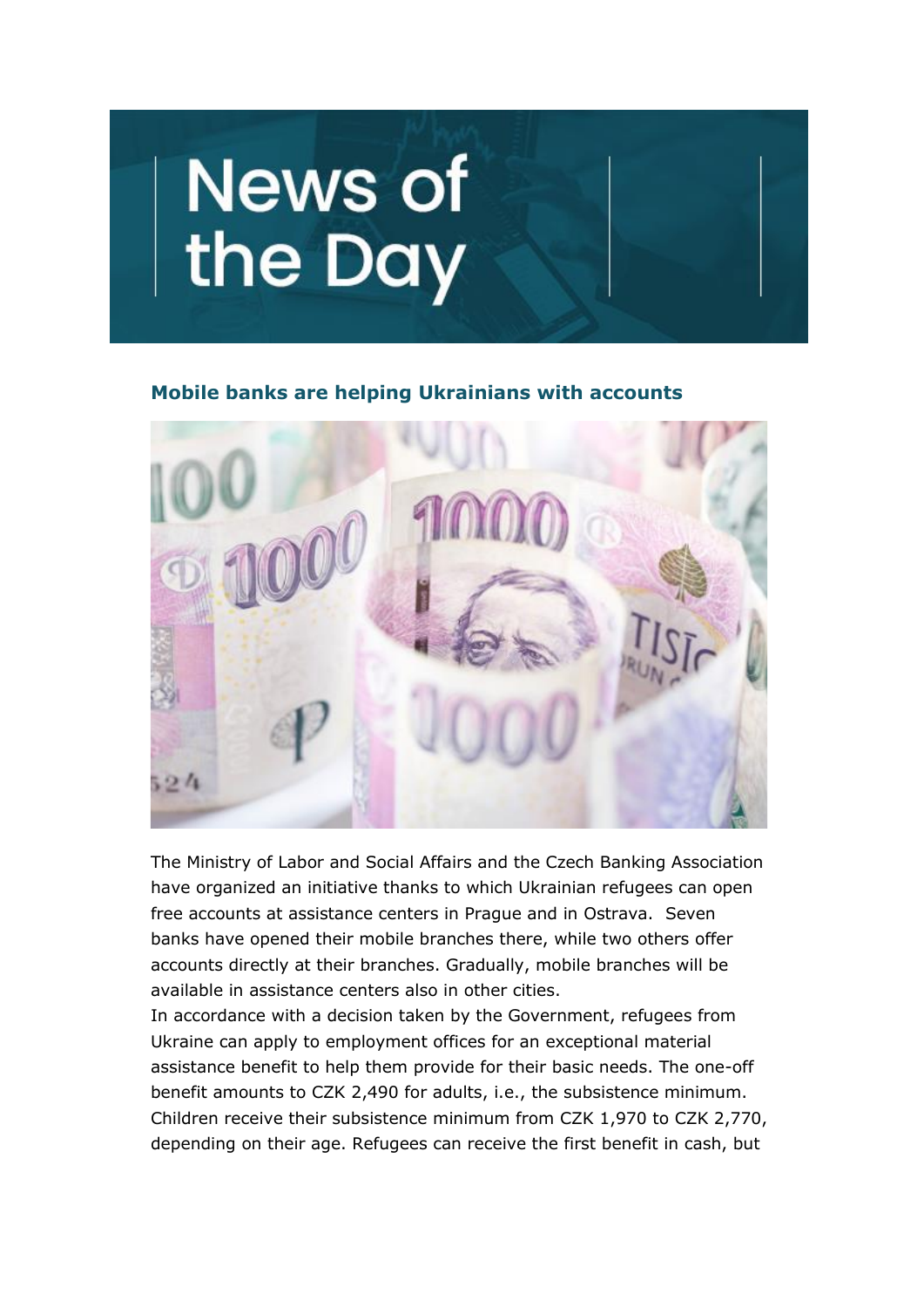further payments will be cashless. *"They thus have to have accounts, and we want to help with that. Banks are located not only in Prague; other cities will follow. We are always waiting for individual regional centers to ask us to do this, because of their better organization of the site,"* said Radek Šalša, the CBA's Marketing and PR Manager, adding that interpreters are available at the mobile branches so that they can speak in Ukrainian about opening an account.

The purpose of the mobile branches is to open accounts for refugees so that they can perform cashless withdrawals of aid and so that they do not burden the infrastructure of the labor offices when collecting aid in cash. Now they can open an account directly at the assistance center where they have come to handle other issues that are related to their stay in the Czech Republic so they don't have to go all the way to the bank. In most cases, banks make the opening of an account conditional on the presentation of a passport or of other identity documents.

Banks also offer Ukrainians the possibility of opening an account directly at their branches, free of charge. Along with this, various institutions offer various other benefits, such as initial financial assistance when opening an account, express issuance of a bank card without fees or free of charge payments to Ukraine.



### **Banks' profits increased by more than 20 billion last year**

The [aggregate net profit](https://www.cnb.cz/cnb/stat.arady_pkg.strom_drill?p_strid=BA&p_lang=CS) of banks and savings banks in the Czech Republic increased by CZK 23.1 billion year-on-year to CZK 70.58 billion in 2021. The banks' balance sheet total at the end of the year amounted to CZK 8.524 trillion, up CZK 556 billion year-on-year. Profit from financial and operating activities of banks increased by CZK 3.9 billion, to CZK 184.3 billion, compared to 2020. Interest income fell by 1.4 billion,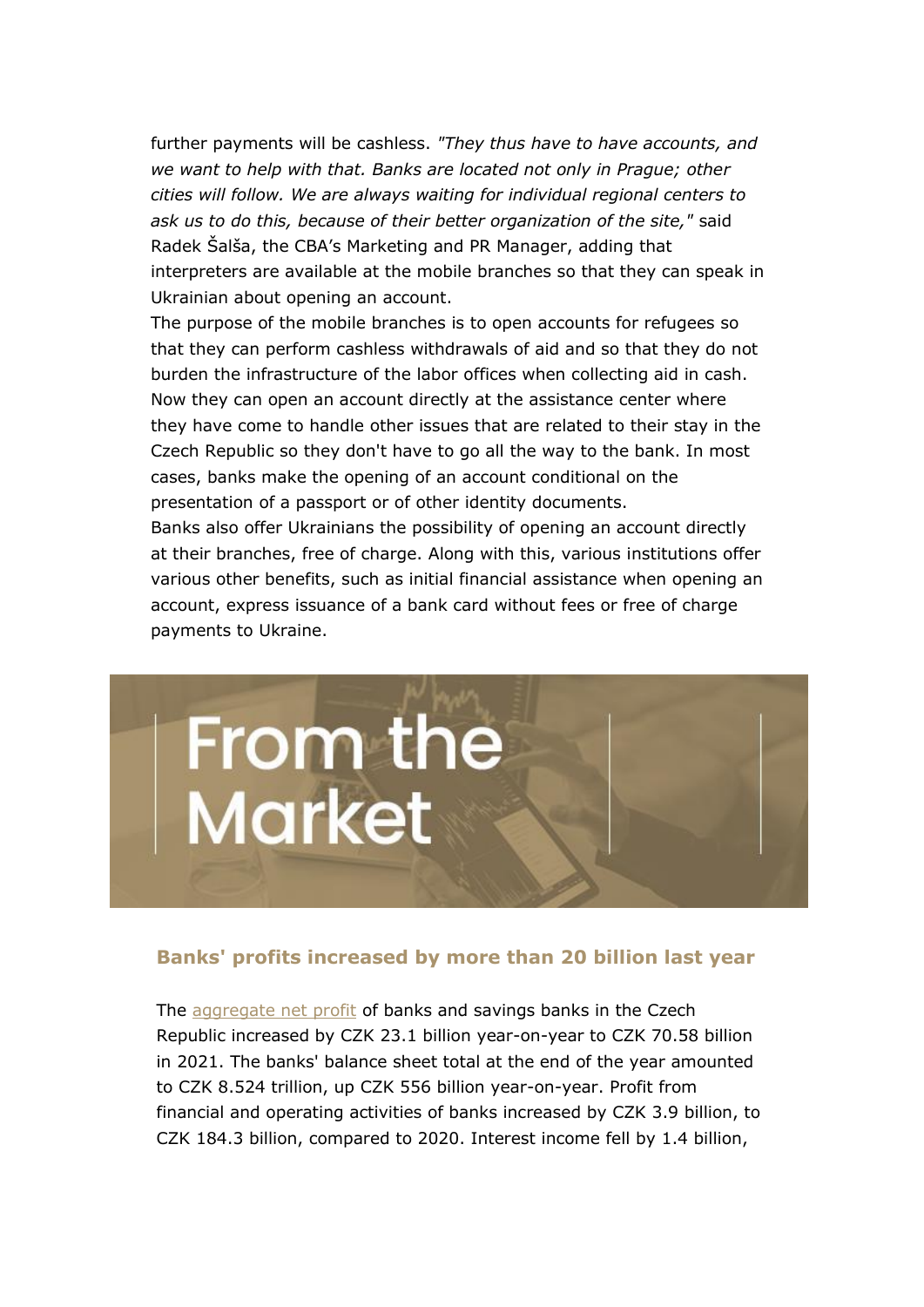to CZK 184.7 billion, while their fees and commissions income increased by 5.5 billion, to CZK 48.4 billion. The main factor behind the rise in profits was a marked drop in risk costs as well as growth of newly provided loans.

## **Mortgage volumes are falling, rates are going in the opposite direction**

The mortgage market continued markedly slowing down in February. The volume of mortgages granted has been falling rapidly, while rates are moving steadily upwards. According to data from the CBA's [Hypomonitor,](https://cbaonline.cz/cba-hypomonitor-unor-2022) the volume of mortgages granted fell by more than a fifth in January and the average interest rate on newly granted loans increased to 3.84 per cent. In February, banks and building societies granted mortgage loans in the total volume of over CZK 25.1 billion. Compared to January, this is a decrease of CZK 7.5 billion, i.e., by 23%. The same trend was followed by the number of mortgages granted, which fell by 23% in February, compared to the previous month, from 10 to 7.9 thousand. This is the lowest number of mortgages granted since January 2020, i.e., in almost two years.

## **Inflation continues to climb upward**

The annual rate of inflation continued to accelerate significantly in [February](https://cbaonline.cz/ekonomicky-komentar-cba-unorova-inflace-zrychlila-nad-ocekavani-z-99-na-111-yoy) to 11.1%, from 9.9% in January. The most important contributors to the February price increase were the usual factors already known from recent months. The price of electricity increased by 22.6% year-on-year (18.8% in January), while the price of gas rose by 28.3% (21.5% in January). Food also made a significant contribution to the rise in the overall price level, increasing by 6.9% year-on-year. The jump in prices of some commodities following Russia's aggression in Ukraine has not yet been reflected in February inflation. March inflation can therefore be expected to jump above 12%. Analysts expect the central bank to raise interest rates further towards the 5% level by the end of March in response to these developments.

## **Banks will contribute more funds to reserves to protect the credit market**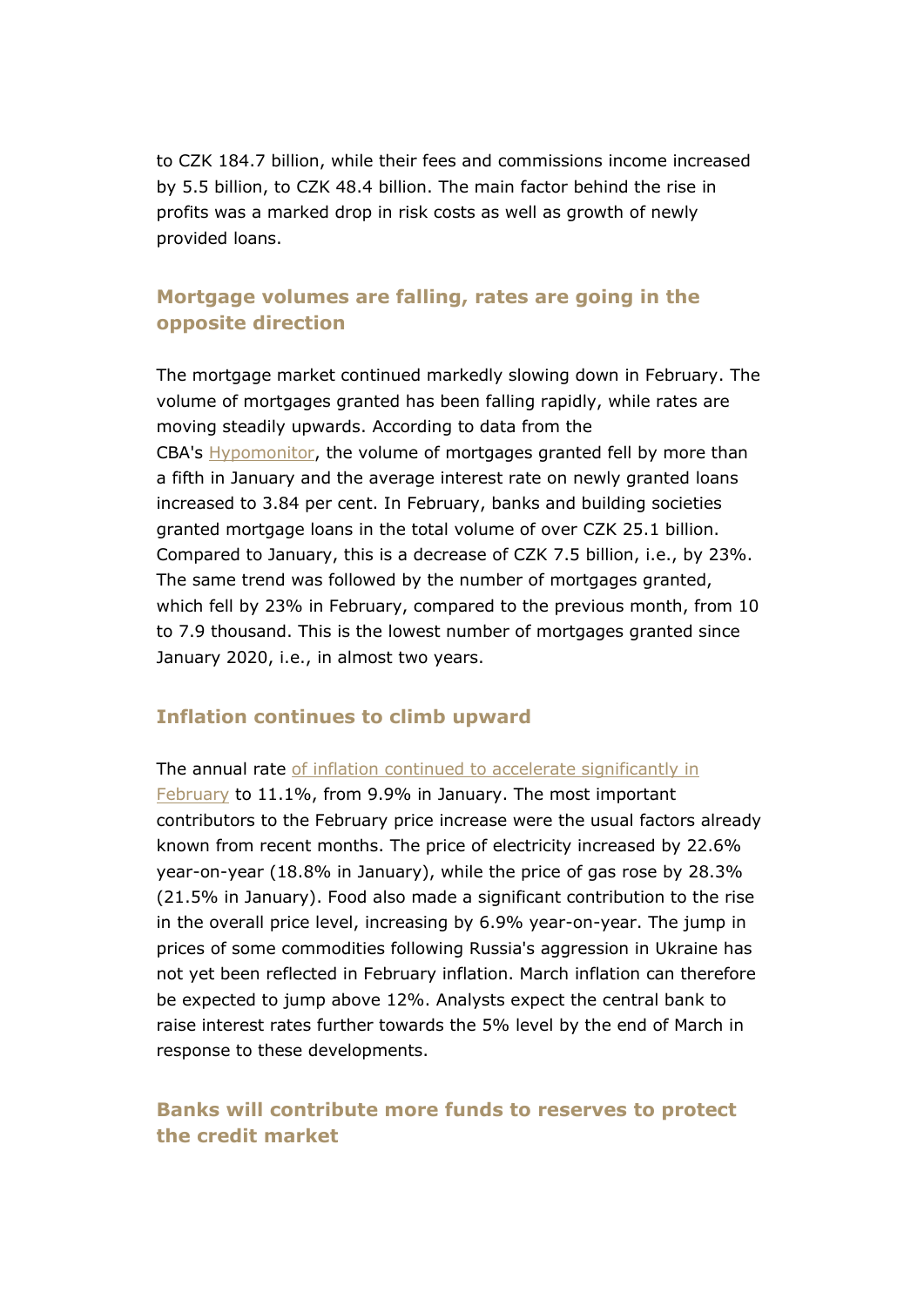The Czech National Bank has increased the [countercyclical capital buffer](https://www.cnb.cz/cs/cnb-news/tiskove-zpravy/CNB-zvysuje-sazbu-proticyklicke-kapitalove-rezervy-na-25-/)  [rate](https://www.cnb.cz/cs/cnb-news/tiskove-zpravy/CNB-zvysuje-sazbu-proticyklicke-kapitalove-rezervy-na-25-/) to 2.5 percent, effective April 2023. The CNB last increased the rate to 2 per cent at the end of November last year, with effect from January 2023. The countercyclical rate is currently 0.5 per cent. Its change is usually set one year in advance. Earlier, the Bank Board decided to apply a 1% rate from 1 July 2022, a 1.5% rate from 1 October 2022 and a countercyclical rate of 2% will be applied by the CNB from 1 January 2023 to 31 March 2023. The CNB informed that in taking its decision, the Board has taken into account the current standing of the Czech economy in the financial cycle, the extent of credit risks in the banking sector's balance sheet and the evolution of its vulnerability. It also took into account the significant increase in geopolitical uncertainties.

#### **Expobank CZ changes owners**

A consortium consisting of Latvia's Signet Bank AS and US investors will become the [new owners of Czech Expobank CZ,](https://www.expobank.cz/blog/expobank-cz-zmeni-majitele-novym-vlastnikem-se-stane-konsorcium-slozene-z-lotyss) whose main shareholder since 2014 has been Igor Kim, a Russian financier. The transaction is subject to the approval of the Czech National Bank, which has already been informed of the agreement. Once the CNB approves the transaction and once it is carried out, Expobank CZ will cease to have Russian shareholders. According to the bank, the announced agreement is the result of a long-term plan that has been discussed since 2021.

## **So far, Komerční banka has paid out 73 percent of deposits to Sberbank clients**

As of March 9, Komerční banka has processed 44,9 thousands applications from Sberbank CZ clients and paid out deposit compensations worth CZK 17,6 billion, or approximately 73 percent of deposits. The Financial Market Guarantee System started paying out deposit compensations to clients of Russia-linked Sberbank CZ through Komerční banka branches on March 9. The total number of clients is about 106,000 and the payouts amount to CZK 24.2 billion. Compensations will be paid out to Sberbank clients for three years, i.e., until March 2025. The guarantee system will pay 100 percent of client deposits through Komerční banka, up to a maximum of CZK 2,499,500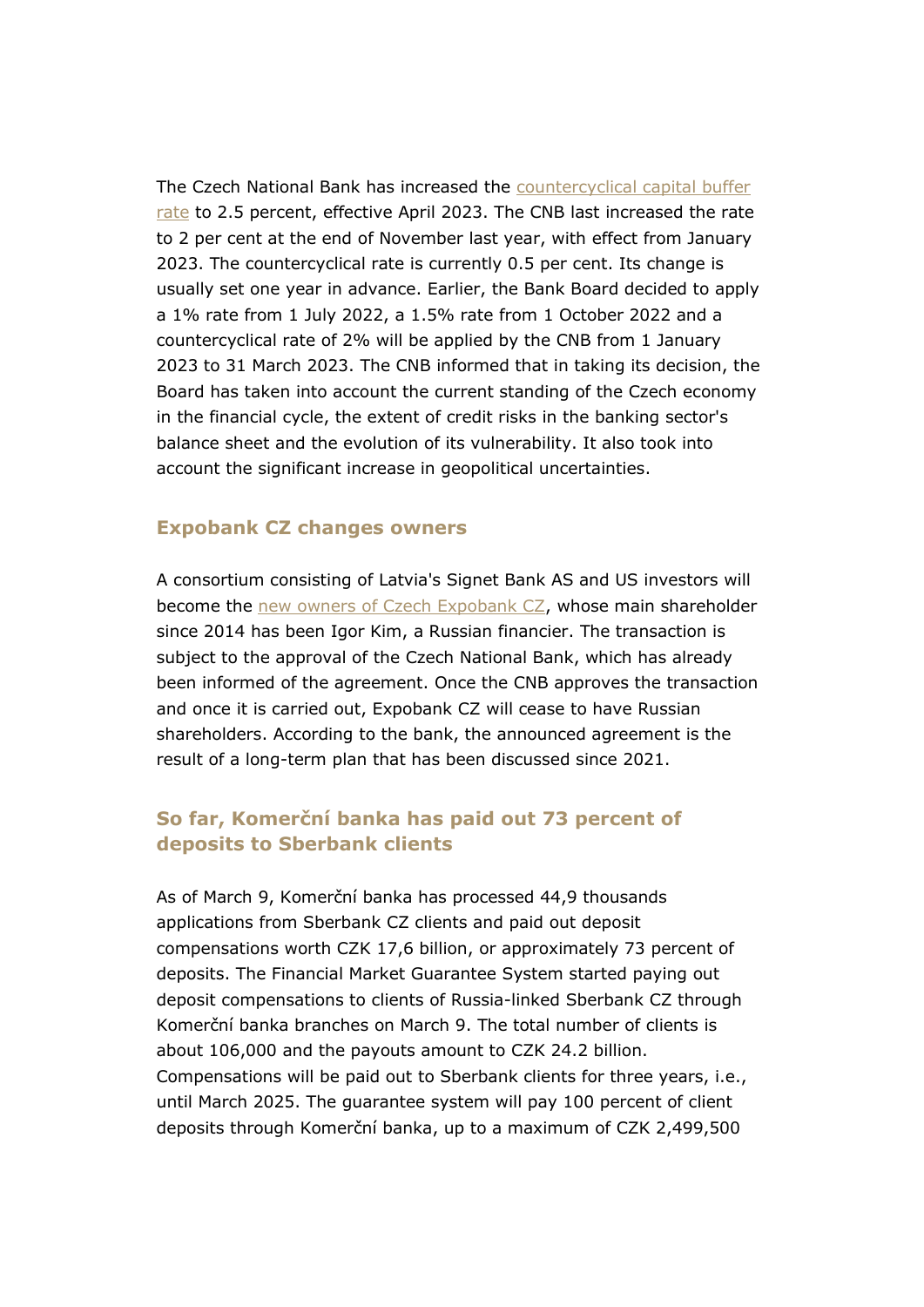per depositor. The amount corresponds to the exchange rate of the koruna to the euro on 28 February. Under the law, deposits up to EUR 100 000 are insured. Not only companies or individuals, but also some regions and municipalities had their funds in Sberbank. For example, the Vysočina Region has CZK 2.4 billion left in the bank.



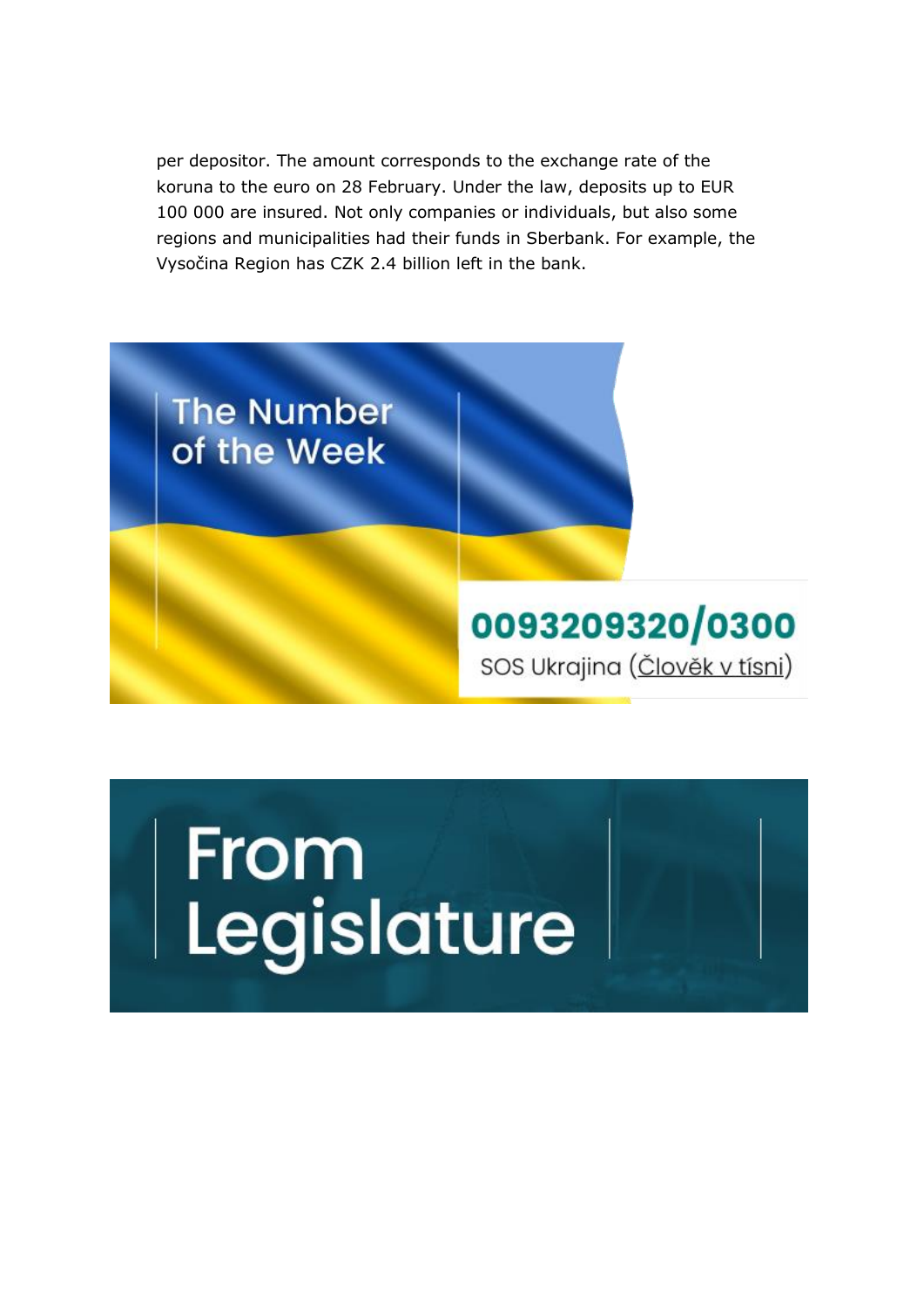

# **The President signed the state budget**

President [Miloš Zeman signed the State Budget Act](https://www.hrad.cz/cs/pro-media/tiskove-zpravy/aktualni-tiskove-zpravy/prezident-republiky-podepsal-zakon-o-statnim-rozpoctu-16335#from-list), which was approved by the Chamber of Deputies with a deficit of CZK 280 billion. Zeman had originally criticized the

budget proposed by the government of Petr Fiala and described it as inflationary. According to the approved and signed budget, the state will be able to start managing the economy the day after it is published in the collection of laws and ordinances. This will end the roughly two-anda-half-month-long temporary budget period. Due to the Russian aggression in Ukraine and owing to the influx of refugees, it is very likely that the budget will be adjusted during the year.



# **Amendment of some laws in the area of the financial market**

On 14 March, the Chamber of Deputies approved a [bill](https://www.senat.cz/xqw/webdav/pssenat/original/102937/86354) amending certain laws in the field of financial

market, in particular in connection with the implementation of European Union regulations relating to the Capital Markets Union, and referred it to the Senate. The bill should, among other things, harmonize legislation on covered bonds with EU regulations. The deadline for the negotiating period in the Senate ends on 13 April 2022.



# **Supercharge your financial skills**



The week of 21 March 2022 will see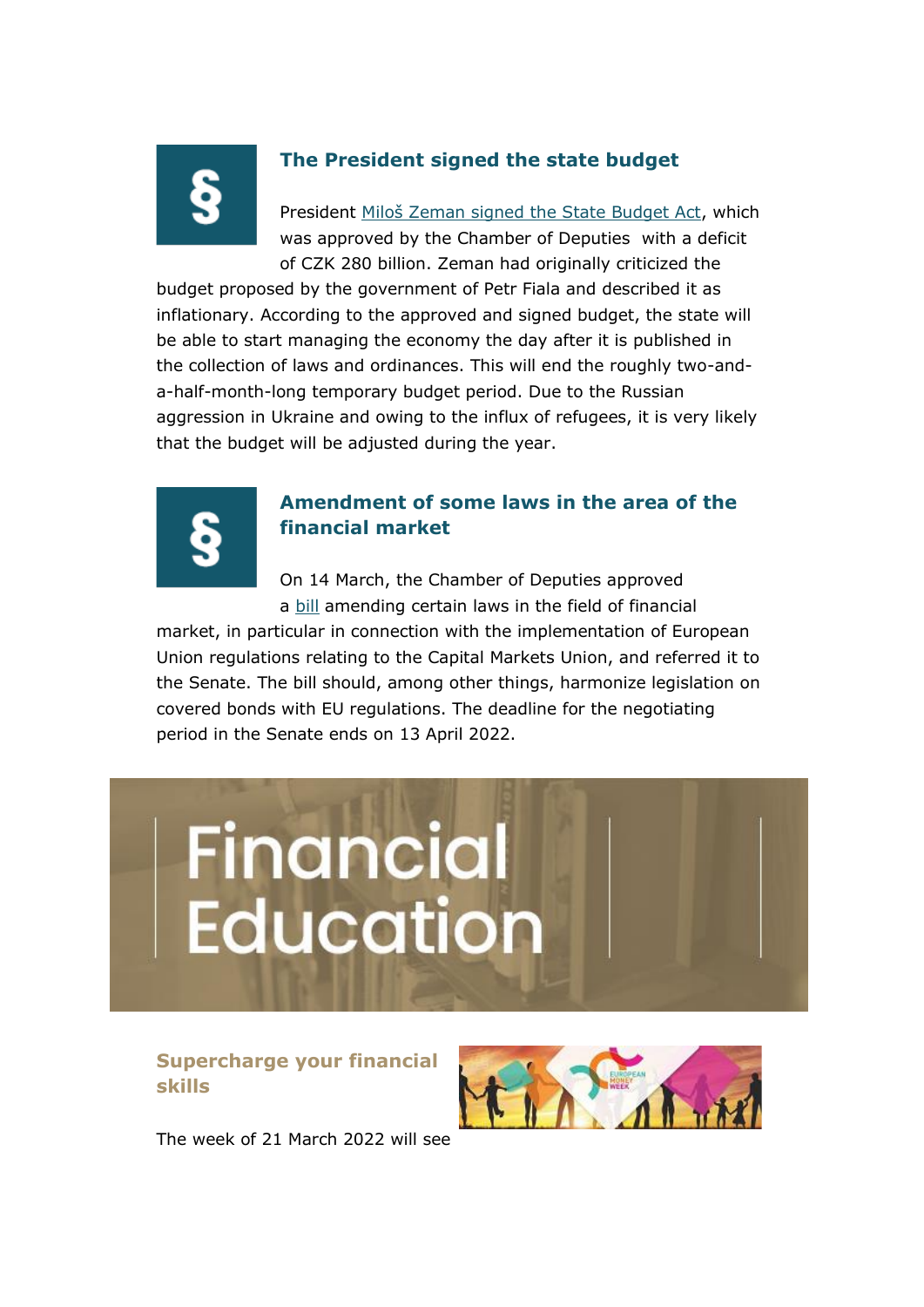the next year of the European Money Week (EMW), traditionally organized by the European Banking Federation (EBF), under the slogan "Supercharging Financial Skills". During EMW, national banking associations and the EBF organize dozens of activities across Europe to raise awareness of the importance of education in the field of personal finance. In addition to raising financial literacy, this year's EMW will also focus on the importance of financial competences in times of crisis. Do you have the right skills to make informed decisions about your money? Take a look at the EBF's special website [europeanmoneyweek.eu,](http://europeanmoneyweek.eu/) where, in addition to an overview of the activities organized as part of this year's EMW, you will also find a link to a quiz to help you answer the above question.



### **The energy crisis will require radical solutions**

**Inflation is rising at record levels, fuel and energy prices are up and down because of the war. There is no hope of a return to the pre-Ukrainian war era. In the last two years alone, the price of gas has risen 20-fold, while petrol and diesel prices have increased by about 40%. In the wake of the crisis, the Czech government has decided to introduce a "trifecta of oil measures", and experts also recommend reducing energy and fuel consumption as much as possible. Not only the Czech Republic, but the whole of Europe is going through an economic crisis. Part of the solution may be, among other things, a significant reduction in gas consumption from Russia as soon as possible, before the end of this year. Even so, we are facing a period when we will have no choice but to tighten our belts.**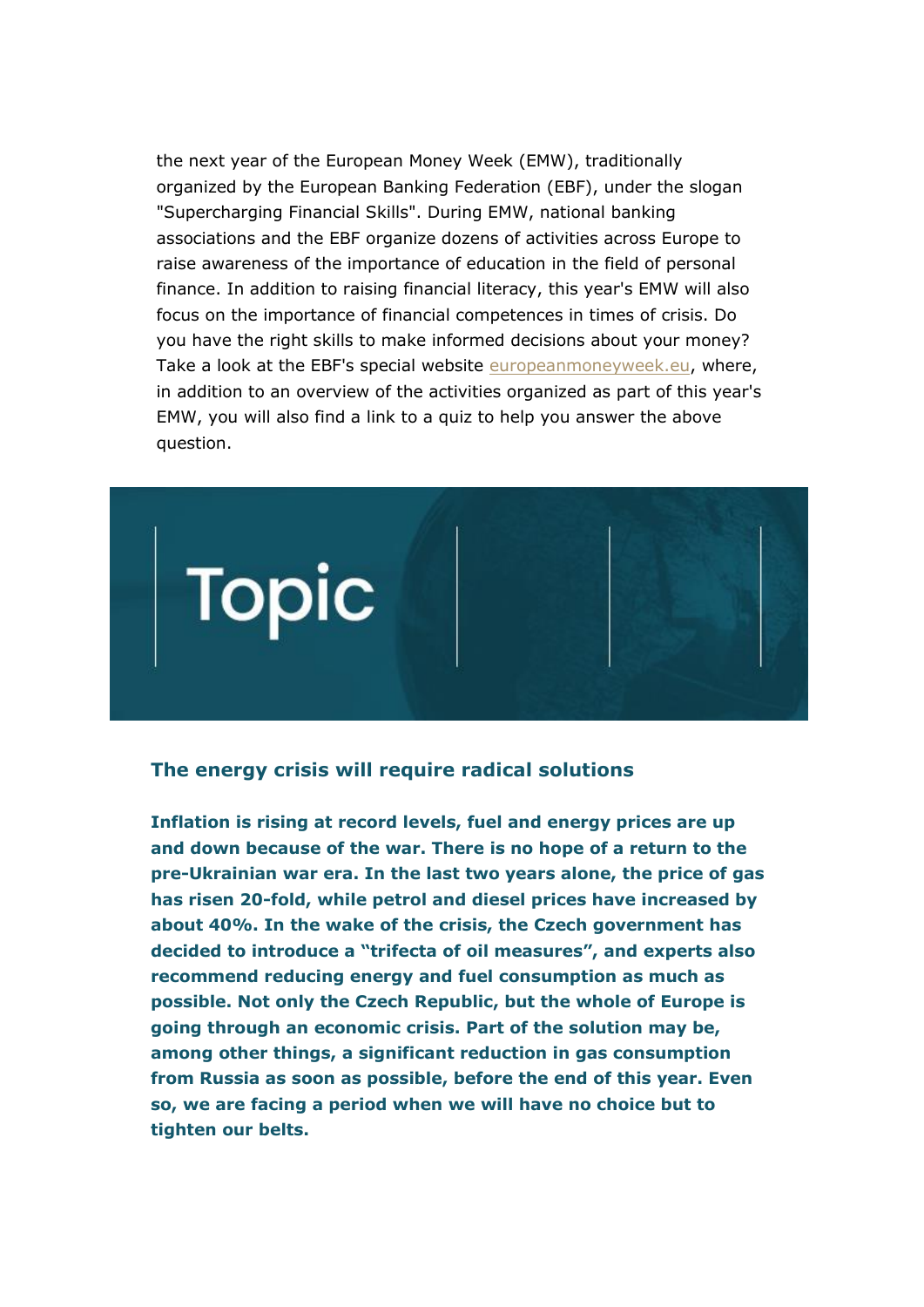#### **Getting rid of dependency**

The invasion of Ukraine has not only aroused passions but has also led to a lot of debates. One of the most frequently debated questions was how to get rid of dependence on gas, oil and coal supplies from Russia. Two weeks ago, the European Commission (EC) therefore presented a plan to reduce consumption and gradually lessen dependence on Russian gas. According to the EC, the EU will reduce dependence by two thirds already this year and should completely end it by 2030 at the latest. Russian gas should be replaced by imports of liquefied gas and by a rapid increase in the use of renewable energies, but also by decreasing the energy performance of buildings. In some countries, the period pending a complete end of coal combustion will be extended. However, this will not jeopardize the plans of the Green Deal, in which the EU has committed itself to carbon neutrality by 2050 and to a 55 per cent reduction in greenhouse gas emissions by 2030, the EC said. EU also counts on the use of alternative energy resources. New wind and solar projects could replace 20 billion cubic meters of gas this year. Tripling the capacity of these plants by 2030 could reduce gas consumption by 170 billion cubic meters a year. *"In any case, getting rid of dependence on Russian gas is a gamechanger for Europe. Any illusion that Russia can continue to supply a substantial part of the natural gas that is supposed to help us transit to a low-carbon economy as a 'cleaner' option than coal is disappearing. The implications for energy policy will be far-reaching. Coal will have to be restored to favor for a transitional period, and we will see further strong development of renewable resources and the rehabilitation of nuclear power,"* commented Miroslav Zámečník, the Chief Advisor of the Czech Banking Association.

#### **Even one degree down counts**

Reducing dependence on gas from Russia is not just a matter for the EC or national governments. Any household can contribute. Lowering thermostats by one degree Celsius could save Europe an additional ten billion cubic meters of gas this year alone. Such a move may seem unnecessary to some, but if the other recommendations were implemented alongside it, it would save a total of 155 billion cubic meters of Russian gas imports. The added bonus is the financial savings for households. In fact, lowering the thermostat by one degree translates into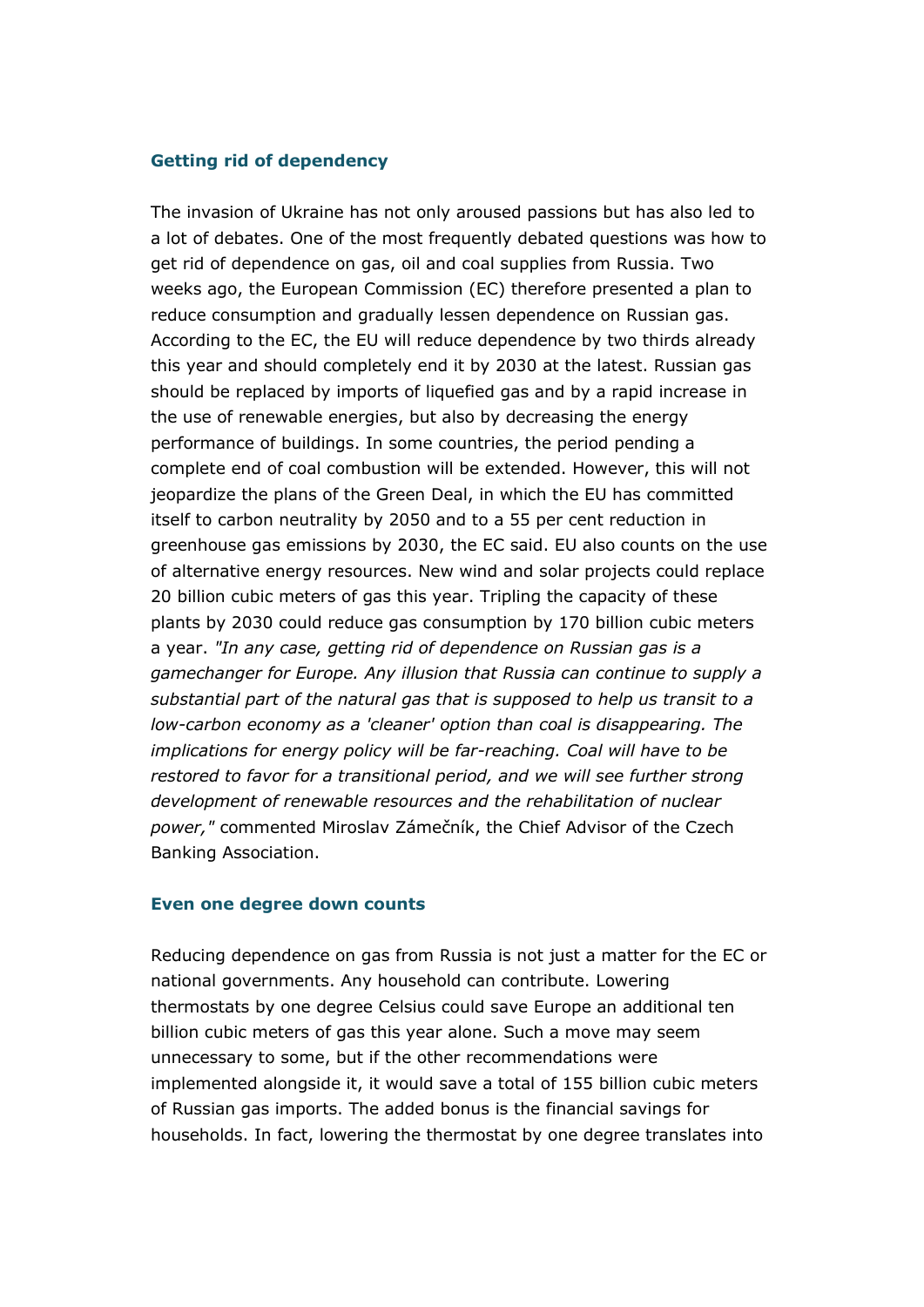a five to six per cent drop in energy consumption, which can mean up to several thousand crowns per year in Czech conditions.

#### **Better on foot than by car**

Although the Czech Republic finds itself in the middle in the European fuel price rankings, the increase of these prices in the last two weeks has produced a considerable impact on our budgets. Although the government has lent a helping hand by introducing the so-called trifecta of energy measures (abolition of the compulsory blending of bio-components into fuel, abolition of road tax for cars, vans and trucks up to 12 tons, and control of margins of petrol station operators), the impact of these measures will only be reflected in fuel prices with a certain time lag. However, the decrease in prices in recent days was also due to lower oil prices on world markets and a stronger koruna. *"The uncertainty on the markets has slightly subsided in recent days, with the koruna returning to CZK 22 per euro and the price of Brent crude oil back to USD 100 per barrel, but fuel prices are still a fifth higher than they had been before the start of the war in Ukraine,"* says Jakub Seidler, the CBA's Chief Economist.

Expensive fuel and the easing of the covid situation are theoretically conducive to more frequent use of public transport or even walking. However, evidence from the period before the outbreak of the Ukrainian crisis does not yet confirm any significant return of passengers to trams, buses or to subway.

#### **The price of Putin's invasion will be high**

In Europe, for quite understandable reasons, we are very concerned about the security dimension of a conflict with a nuclear power in the immediate vicinity of our territory, about trying to manage the inflow of refugees from Ukraine, about finding alternative suppliers. However, the impact of Putin's aggression will be felt mainly in everyday life. Even if, as we all hope, the situation in Ukraine comes to a good end soon. Above all, we have to accept that all European, and indeed world, economies will take a long time to recover from the invasion. Inflation in the Czech Republic has exceeded the level of 11% in February, and this has not yet reflected the new inflationary pressures associated with the sharp increase of the prices of many commodities following the outbreak of the war in Ukraine. *"March*